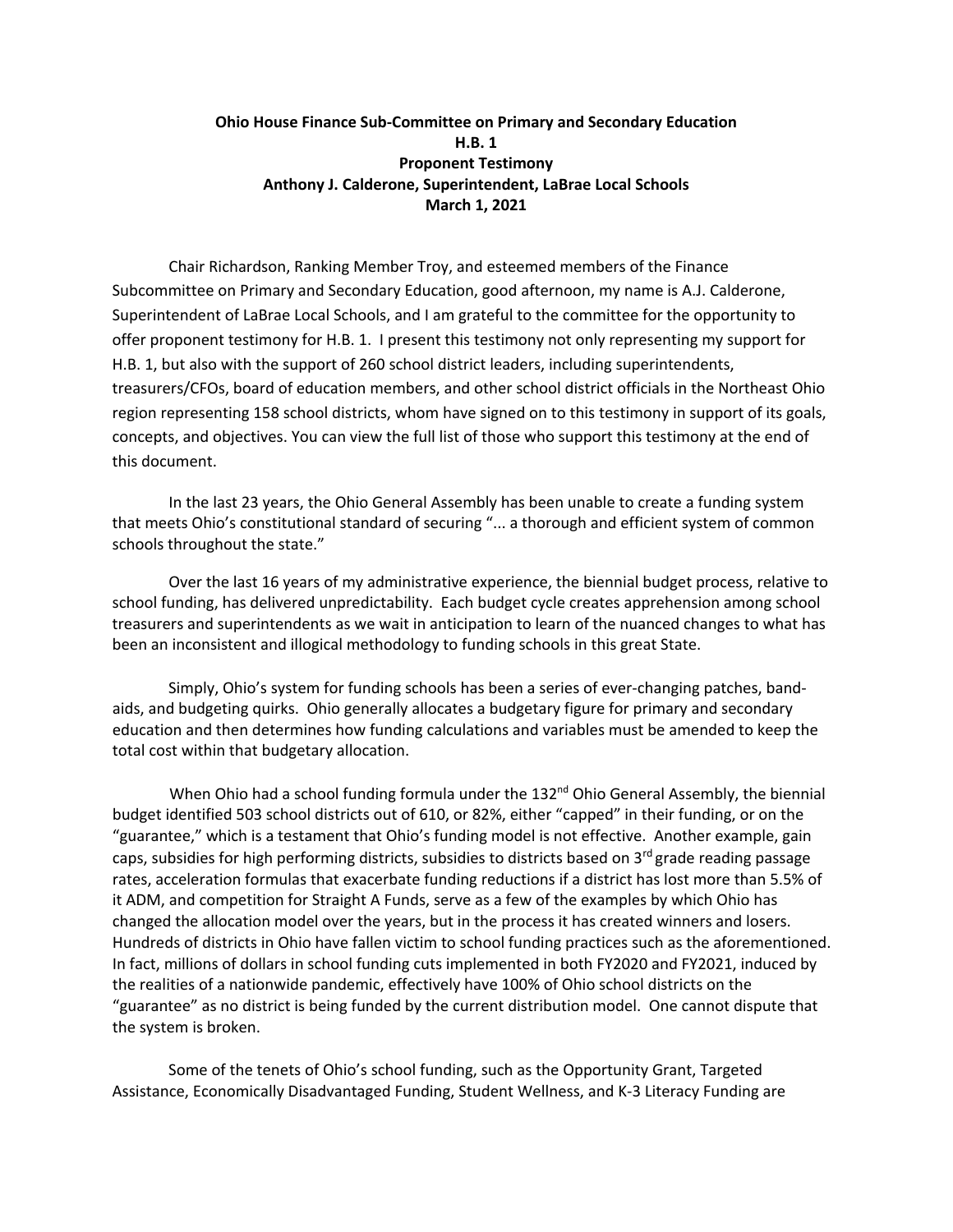reminiscent of the building blocks of yesterday, but these components, and others before them, are examples of Ohio's acknowledgment of the inputs necessary to appropriately fund schools.

The Ohio Fair School Funding Plan is our State's second serious attempt at trying to create a thorough and efficient system of educating Ohio youth. This input-based funding approach is a more logical method for funding schools as it is attempting to determine the true cost of educating a typical child. The funding components of the Fair School Funding Plan are based upon research and will remain current by the Plan's recommended study groups. It is widely understood, the teacher in the classroom is the most critical component to student achievement, and one of the most important facets in the Base Cost is the focus on classroom instruction with 60% of the funding driven by research-based staffing needs. Also, by taking into consideration specials, substitute teachers, and professional development, it is evident the Cupp-Patterson workgroup was being thoughtful and thinking holistic as it attempted to determine all applicable inputs into the Classroom Instruction component of the Base Cost.

The inclusion of a funding component in the Base Cost for security, Social Emotional Learning (SEL), technology, and other learning supports are critical facets that must be included in any input based funding model. While Ohio districts are extremely appreciative of the student health and wellness dollars included in Governor DeWine's budget proposal, H.B. 1 goes further by infusing student health and wellness dollars as a permanent component in the Base Cost. Historically, Ohio schools have been mandated to address these issues according to societal needs and legislative will. I'm confident you've heard education leaders complain of unfunded mandates. However, H.B. 1 provides for the funding of those directives, with unfunded mandates becoming funded mandates, and something roundly supported by my colleagues across the state.

Simply put, the Base Cost is a conceptual funding model that is based on researched-based predictable data. The Base Cost, when coupled with the categorical funding components, and in light of the distribution model, create a funding system that moves Ohio in the right direction. House Bill 1 provides for a system that is predictable, reliable, sustainable, and scalable. This model provides the predictability district leaders so desire when attempting to forecast and plan long term.

Why does LaBrae support this plan? LaBrae Local Schools is a district that has an economically disadvantaged rate among students of 57%. In my opinion, our community is a great example of why the Court ruled in *DeRolph* that the over-reliance on property taxes is unconstitutional. One mill of taxation in LaBrae generates roughly \$112,000 of revenue. All of our local revenue is generated on total operating millage of 47.3 mills against property valuation that ranks LaBrae 529<sup>th</sup> in the state. Like many, we've seen our industrial tax base practically evaporate.

It has been 29 years since LaBrae last requested new operating revenue from our community. Our district has been a bastion of fiscal responsibility, having never been placed in fiscal emergency during its 50-year history. We are always mindful of balancing resources to the wants and needs of students. However, paying bills in 2021 on property valuations from 1991, while trying to do our best for students, is getting ever more difficult.

Nonetheless, our district is reaching a critical point where we can no longer assure that our current path is sustainable. The overall economy of the Mahoning Valley, and the local capacity demographics of our community, make asking for additional millage an improbable situation. It is our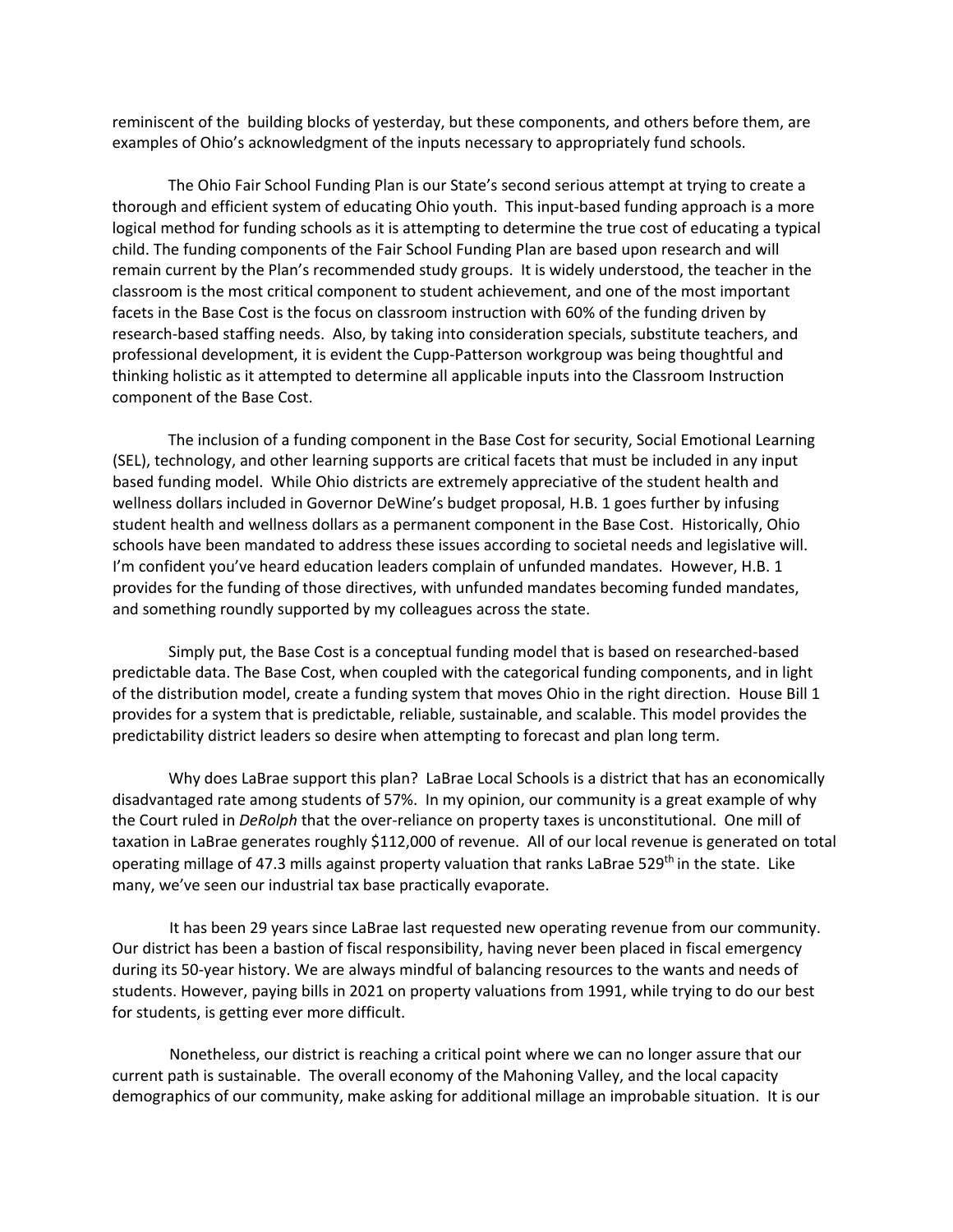hope to be able to stay off the ballot long enough to see H.B. 1 enacted into law, thereby providing the predictable and reliable funding support that keeps LaBrae from requesting more from our property owners.

While I share my LaBrae experience with you today, the problem extends beyond the community I serve. Across Northeast Ohio, there is tremendous diversity in schools and the communities Northeast Ohio schools represent. From English language learners to exorbitant special education costs, poverty, nutrition, and transportation needs, Northeast Ohio district responsibilities are varied and vast. There are supportive Ohio communities across the northeast region that love and support their schools. There are communities that don't have the income or property wealth to always support requests for new monies. H.B. 1 provides these districts a solution. Conversely, there are a myriad of communities with the means and collective will to support their schools, but even those communities have limitations on how far they can go to support the varied needs of students. The Fair School Funding Plan in H.B. 1 provides these districts a solution.

The Ohio Fair School Funding Plan is a bipartisan solution that draws upon the expertise of the practitioners in the field. This legislation is founded on an extensive collaborative process of informed input that has resulted in a rather accurate estimate of the costs associated with providing a quality education to all Ohio students. The bipartisan efforts of the Cupp-Patterson mission, and the overwhelming legislator co-sponsorship support for H.B. 1 is exemplary, and it represents what Ohioans truly desire, our elected representatives partnering on issues that are critical to moving the State forward with legislative solutions to our problems.

Is the legislation perfect? No, but with its passage, Ohio is making a commitment to ongoing research of the varied funding components so that current and accurate data on poverty, transportation, special education, etc. can provide decision making guidance to refine the funding framework in order to optimize its effectiveness for all districts. It is a model piece of legislation that has been vetted extensively, and it deserves the support of the Ohio General Assembly.

In closing, the H.B. 1 is our most viable school funding option. It is an investment in students and Ohio's economic future. H.B. 1 is an inputs-based funding model of which Ohio is in desperate need. I encourage you to support the passage of this legislation. Help Ohio invest in our students and invest in our future. Again, I thank you for the opportunity to offer testimony, and I respectfully yield to the Chair for any questions.

Northeast Ohio educational leaders who have signed on to this testimony:

David James, Superintendent, Akron Public Schools

Ryan Pendleton, CFO/Treasurer, Akron Public Schools

Rob Gress, Superintendent, Alliance City Schools

Christine Seuffert, School Board, Ashtabula Area City Schools

Debra Barrickman, School Board President, Ashtabula Area City Schools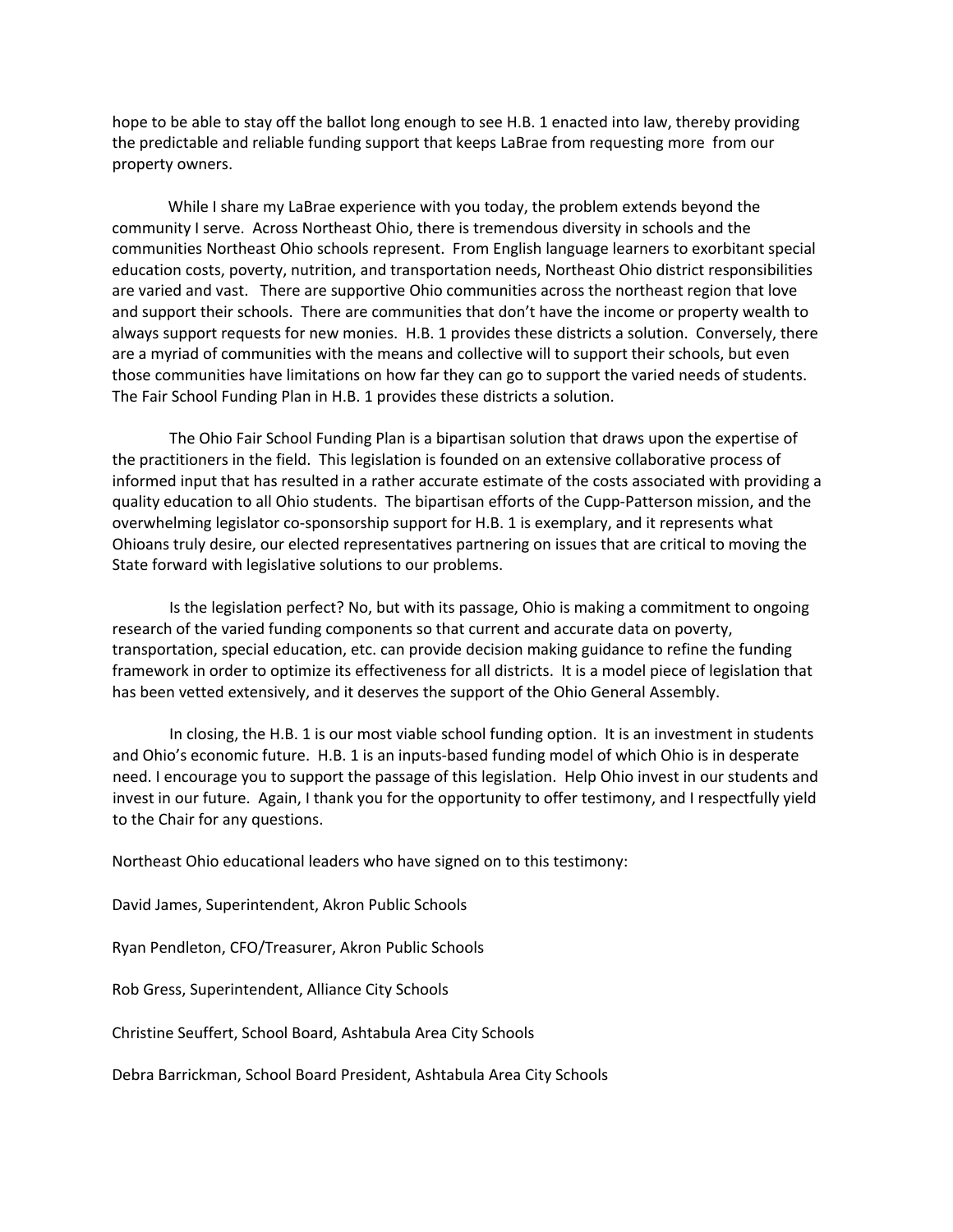Donald Rapose, Board Member, Ashtabula Area City Schools Mark Astorino, CFO/Treasurer, Ashtabula Area City Schools Timothy Fleming, Board of Education, Ashtabula Area City Schools William Niemi, Board Member, Ashtabula Area City Schools Joseph Donatone, Board Member, Ashtabula County ESC Mary Gillespie, Treasurer, Ashtabula County ESC Scott Wludyga, Superintendent, Ashtabula County Technical & Career Campus Lindsey Elly, Treasurer, Ashtabula County Technical & Career Center Barbara Klingensmith, Board Member, Ashtabula County Technical & Career Center Ashtabula County ESC Michael Roberto, Superintendent, Aurora City Schools Michael Laub, Superintendent, Avon Local Schools Sadie Fellure, Treasurer, Avon Local Schools Kent Holsopple, Assistant Treasurer, Ayersville Local Schools Jeffrey Ramnytz, Superintendent, Barberton City Schools Thomas Harnden, Retired, Barberton City Schools Nicole Spriggs, Treasurer, Bay Village City Schools Stacy Williams, Treasurer/CFO, Beaver Local Schools Andrea Celico, Superintendent, Bedford City Schools Eva Boyington, Board Member, Bedford City Schools Ana Chapman, School Board President, Berea City Schools Jill Rowe, Treasurer, Berea City Schools Tracy Wheeler, Superintendent, Berea City Schools John Stoddard, Superintendent, Berkshire Local Schools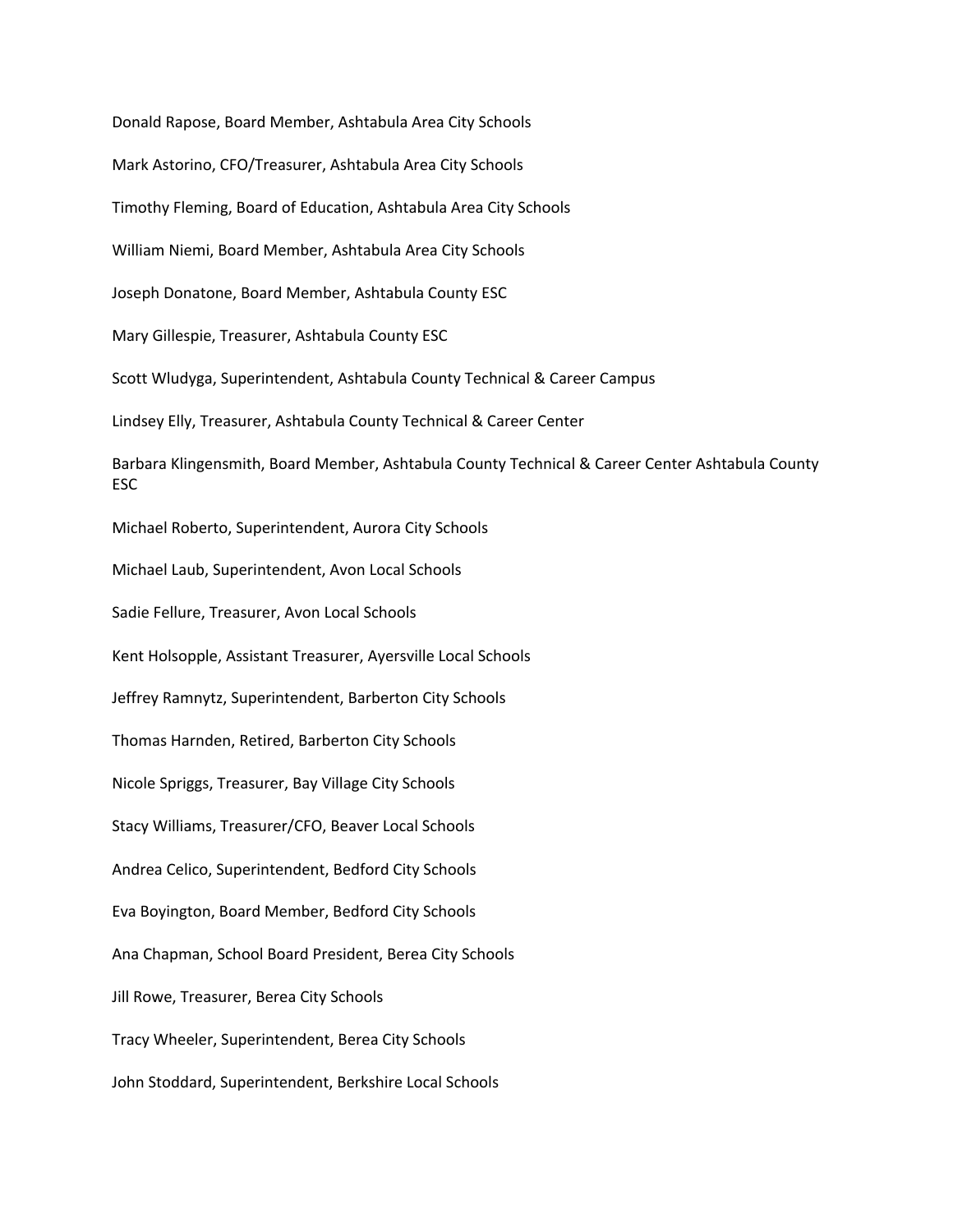Bruce Berry, Director of Transportation, Black River Local Schools Connie Hange, Treasurer/CFO, Black River Local Schools John Sheets, Superintendent, Bloomfield Mepso Local Schools Robert Hollada, Treasurer, Bloomfield Mepso Local Schools Terry Armstrong, Treasurer, Boardman Local Schools Timothy Saxton, Superintendent, Boardman Local Schools Craig Yaniglos, Chief Financial Offer, Brecksville Broadview Heights City Schools Joelle Magyar, Superintendent, Brecksville Broadview Heights City Schools Mark Dosen, Board VP, Brecksville Broadview Heights City Schools Christopher Dray, Superintendent, Bristol Local Schools Mario Nero, Treasurer, Bristol Local Schools Julie Sloan, Treasurer, Brookfield Local Schools Toby Gibson, Superintendent, Brookfield Local Schools Michael Mayell, Superintendent, Brunswick City Schools Matthew Bowen, Superintendent, Campbell City Schools Jennifer Kluchar, Board Member - Legislative Liaison, Canfield Local Schools Joe Knoll, superintendent, Canfield Local Schools Bill Kermavner, Superintendent, Cardinal Local Schools David Quattrochi, Superintendent, Carrollton Exempted Village Schools Robert Hunt, Superintendent, Chagrin Falls Exempted Village Schools John Grabowski, Superintendent, Champion Local Schools Laurena Rouan, Treasurer, Champion Local Schools Keith Brewster, Board Member, Chardon Local Schools Madelon Horvath, School Board president, Chardon Local Schools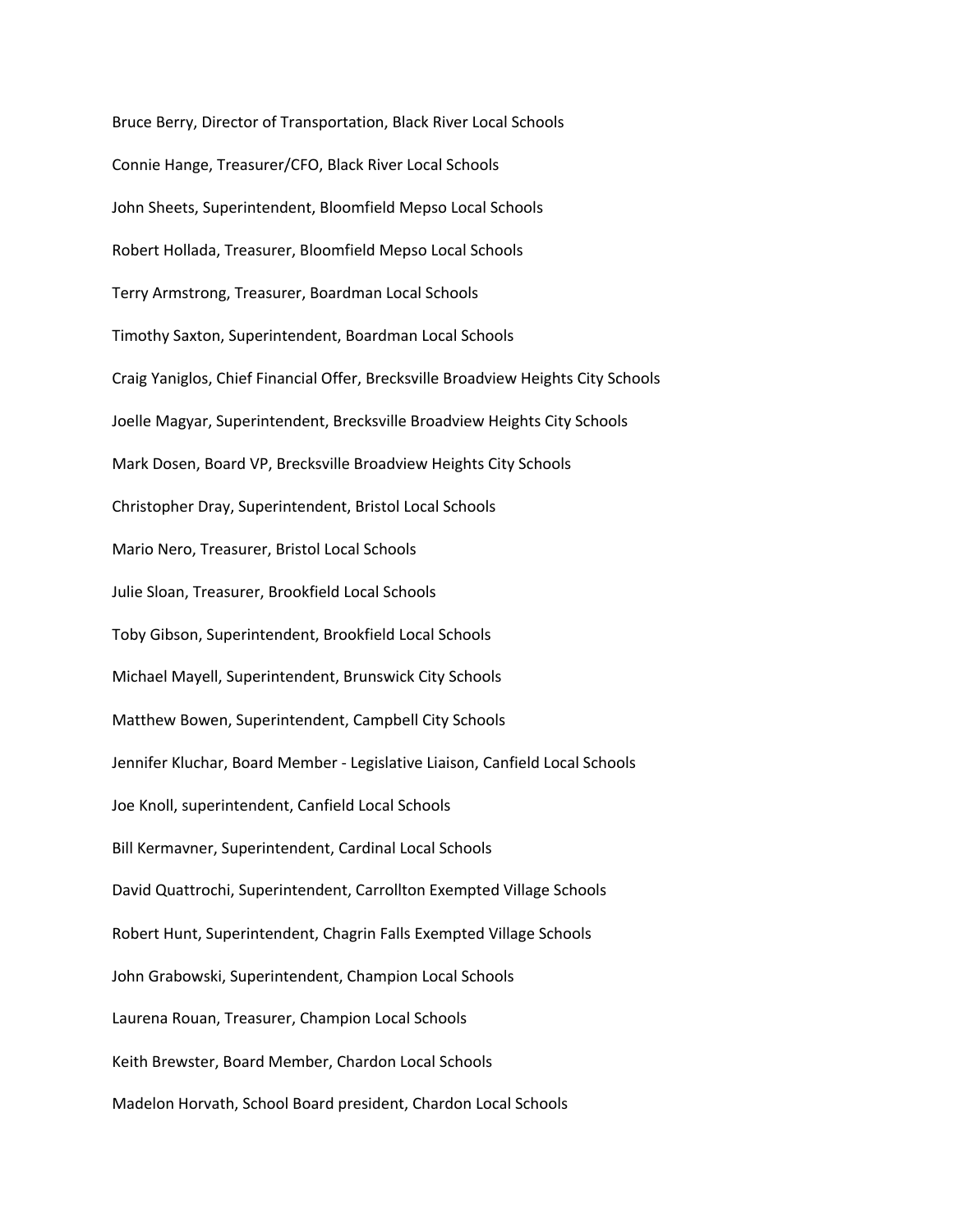Michael Hanlon, Superintendent, Chardon Local Schools Todd Osborn, Superintendent, Chippewa Local Schools Brian Rentsch, Superintendent, Claymont City Schools Elizabeth Kirby, Superintendent, Cleveland Heights University Heights City Schools Scott Gainer, CFO/Treasurer, Cleveland Heights University Heights City Schools Sondra Clarke, Administrative Asst, Cleveland Heights University Heights City Schools Derek Richey, Chief Financial Officer, Cleveland Metropolitan Schools Eric Gordon, Chief Executive Officer, Cleveland Municipal Schools Daryl Kubilus, Superintendent, Cloverleaf Local Schools Patricia Eddy, Treasurer, Columbia Local Schools Donald Mook, Superintendent, Columbiana Exempted Village Schools Kathy Davies, Treasurer/CFO, Columbiana Exempted Village Schools Lori Riley, Superintendent, Conneaut Area City Schools Terri Eyerman, Treasurer/CFO, Coshocton City Schools Alina Nemec, Treasurer, Crestline Exempted Village Schools Charlene Mercure, Treasurer, Crestview Local Schools David Toth, Superintendent, Crestwood Local Schools Alexander Hall, Executive Assistant, Cuyahoga Falls City Schools Karen Schofield, School Board President, Cuyahoga Falls City Schools Kathleen Moffet, School Board Member, Cuyahoga Falls City Schools Kristy Stoicoiu, Treasurer, Cuyahoga Falls City Schools Patrice White, Board member, Cuyahoga Falls City Schools Todd Nichols, Superintendent/CEO, Cuyahoga Falls City Schools Gary Suchocki, Board member, Cuyahoga Heights Local Schools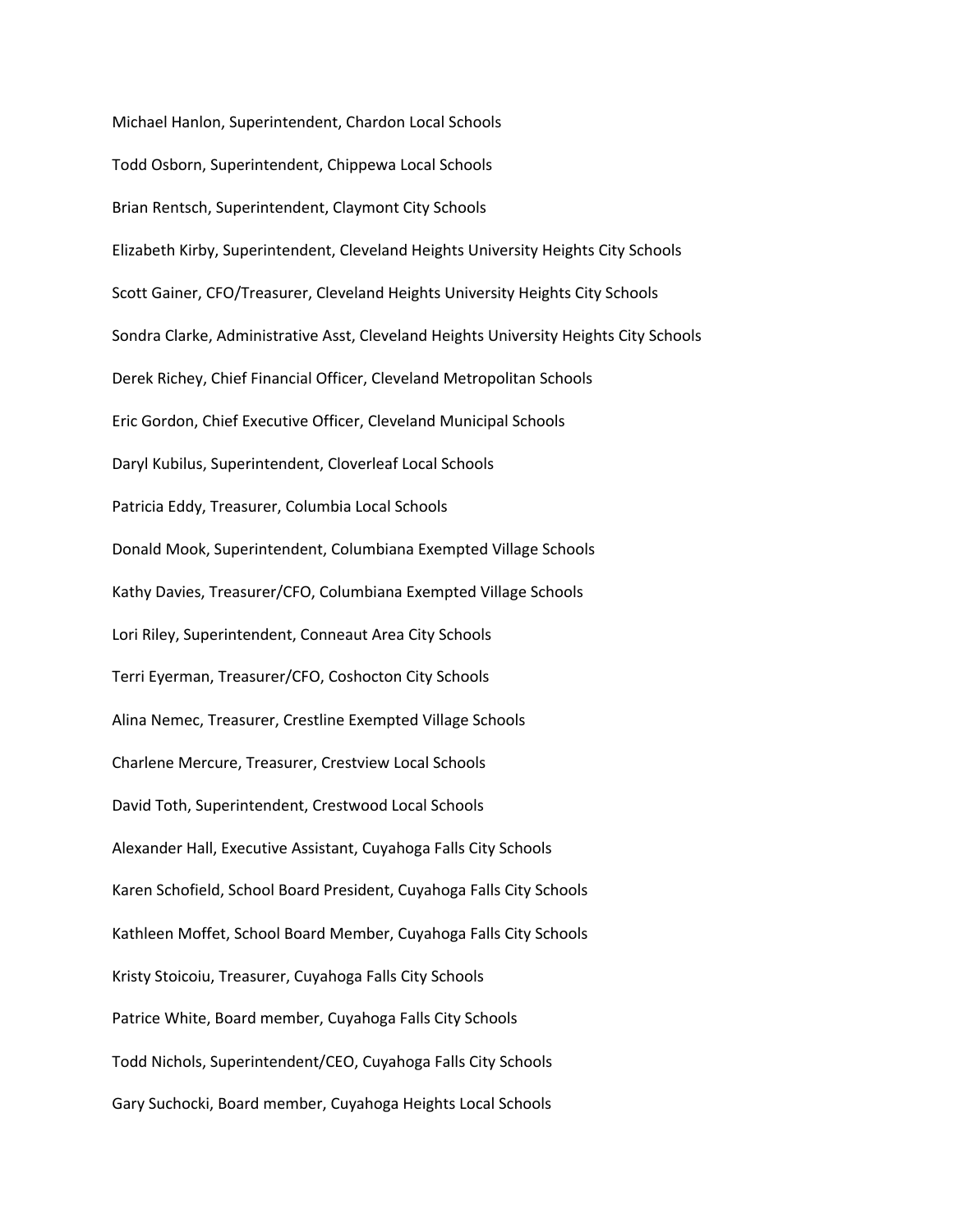Tom Evans, Superintendent, Cuyahoga Heights Local Schools James Saxer, Superintendent, Dalton Local Schools Patrick McGinty, Treasurer, Dalton Local Schools Mike Studer, Board member, Dover City Schools Christopher Neifer, Superintendent, East Palestine City Schools Rick Ellis, Treasurer, East Palestine City Schools Anne Holton, Assistant Treasurer, Elyria City Schools Joy Clickenger, Treasurer/CFO, Elyria City Schools Franco Gallo, Superintendent, ESC of Lorain County Jennifer Felker, Superintendent, ESC of the Western Reserve L. Greg Slemons, Treasurer/CFO, ESC of the Western Reserve Tony Miceli, board member, ESCNEO Christopher Papouras, Superintendent, Euclid City Schools Donna Sudar, Board of Education President, Euclid CIty Schools Matthew Brown, Treasurer, Euclid City Schools Domenic Paolo, Superintendent, Fairport Harbor Exempted Village Schools William Wagner, Superintendent, Fairview Park City Schools David Heflinger, Superintendent, Field Local Schools Allen Sluka, Treasurer/CFO/Director of Business Services, Garfield Heights City Schools Nichelle Daniels, School Board President, Garfield Heights City Schools Eric Kujala, Superintendent, Geneva Area City Schools Kevin Lillie, Treasurer/CFO, Geneva Area City Schools Mark Bello, CFO/Treasurer, Girard City Schools Neil Barnes, Treasurer, Highland Local Schools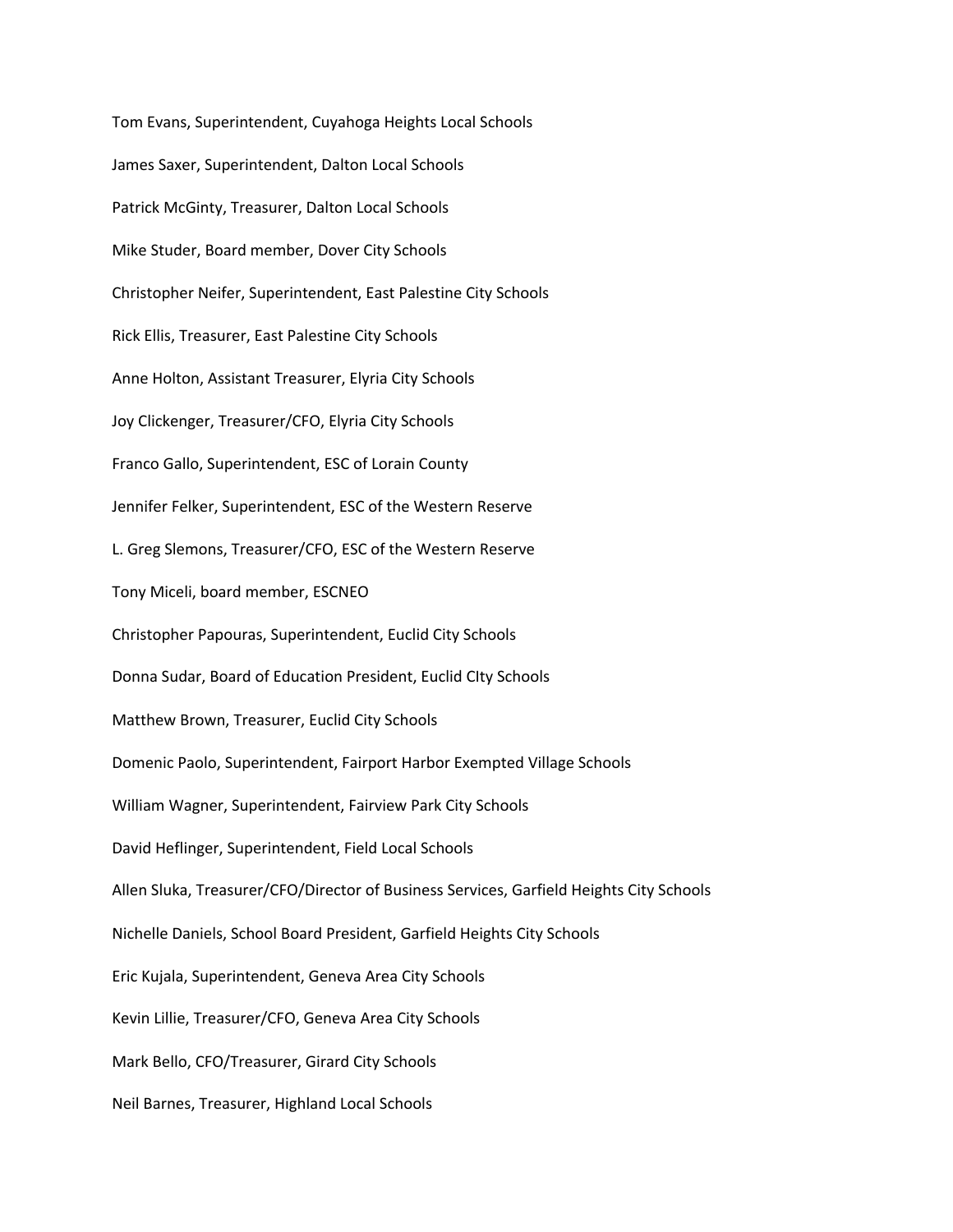Kevin Spicher, Superintendent, Howland Local Schools Samantha Pochedly, Treasurer/CFO, Howland Local Schools Amber Babik, Treasurer, Hubbard Exempted Village Schools Raymond Soloman, Superintendent, Hubbard Exempted Village Schools Phillip Herman, Superintendent, Hudson City Schools Phillp Butto, Treasurer/CFO, Hudson City Schools T.C. Chappelear, Superintendent, Indian Creek School District Ira Wentworth, Superintendent, Indian Valley Local Schools Brian Stevens, Treasurer, Jefferson Area Local Schools Nancy Santilli, Superintendent, Kenston Local Schools Neysa Gaskins, Board Vice-President, Kenston Local Schools Paul Pestello, Treasurer, Kenston Local Schools Dan White, Superintendent, Keystone Local Schools MIchael Resar, Treasurer, Keystone Local Schools Chad VanArnhem, Superintendent, Kirtland Local Schools A.J. Calderone, Superintendent, LaBrae Local Schools Russell Sewell, President, LaBrae Schools Timothy Gibson, BOE LaBrae schools, LaBrae Schools Larry Sherer, school board member, Lakeview Local Schools Sean Miller, Treasurer, Lakeview Local Schools Velina Jo Taylor, Superintendent, Lakeview Local Schools Kent Zeman, CFO, Lakewood City Schools Michael Barnes, Superintendent, Lakewood City Schools Calvin Jones, School board member, Liberty Local Schools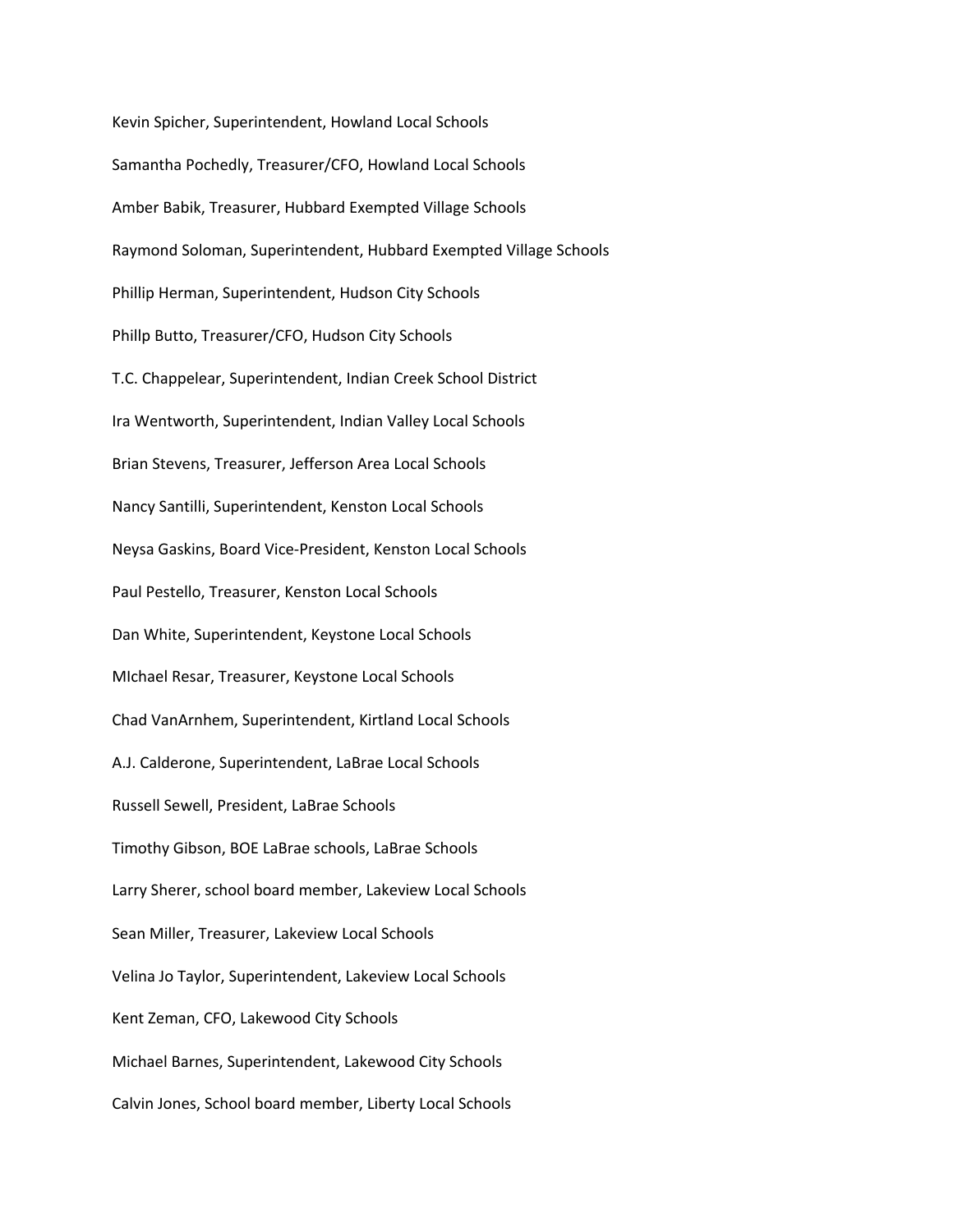Christopher Brookbank, School Board Member, Liberty Local Schools Maureen Lloyd, Treasurer, Liberty Local Schools Diana De Vito, Board of Education member, Liberty Local Schools Trumbull County Eugene Gallo, Retired, Lisbon Exempted Village Schools James Smith, Board member, Lisbon Exempted Village Schools Joe Siefke, Superintendent, Lisbon Exempted Village Schools Martina Grimm, Board member, Lisbon Exempted Village Schools Twing Hiscox, School board member, Lisbon Exempted Village Schools Gregory Bonamase, Superintendent, Lordstown Local Schools Mark Ferrara, Treasurer/CFO, Lordstown Local Schools William Catlin, School Board Member, Lordstown Local Schools John Miller, Board of Education Member, Loudonville Perrysville Exempted Village Schools Derek Nottingham, Treasurer, Louisville City Schools Bryan Schiraldi, Treasurer, Lowellville Local Schools Angela Smith, Superintendent, Madison Local Schools Rob Peterson, Superintendent, Madison Local Schools Michael Vaccariello, Treasurer/CFO, Madison Local Schools Lake County Marie Dockry, Board Member, Mahoning County ESC Ryan Jones, Treasurer/CFO, Mahoning County ESC Traci Hostetler, Superintendent, Mahoning County ESC Dr. James Robinson, Superintendent, Manchester Local Schools Charles Keenan, Superintendent, Maple Heights City Schools Kathy Jo Beverly, Treasurer, Maple Heights City Schools Kathleen Wiley, Treasurer, Mapleton Local Schools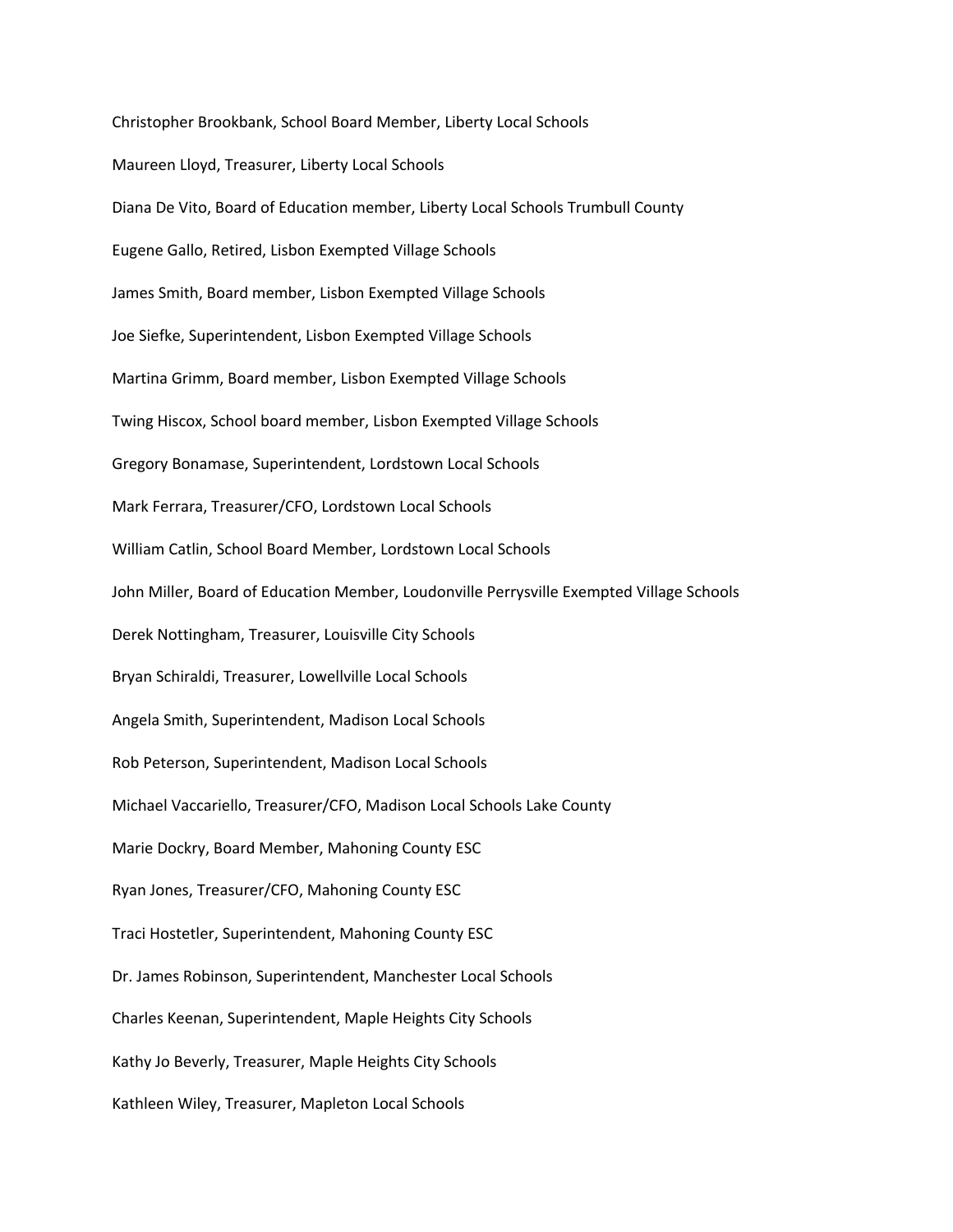Scott Smith, Superintendent, Mapleton Local Schools Sandra Moeglin, Treasurer/CFO, Massillon City Schools Bradley Panak, Treasurer, Mathews Local Schools Keith Kelly, Superintendent, Mayfield City Schools Kevin O'Connell, Superintendent, McDonald Local Schools Megan Titus, Treasurer/CFO, McDonald Local Schools Aaron Sable, Superintendent, Medina City Schools David Chambers, Treasurer, Medina City Schools Daniel L. Wilson, Chief Financial Officer, Mentor Public Schools William Porter, Superintendent, Mentor Schools Public Schools Bruce Willingham, Superintendent, Midview Local Schools Rob Showalter, Treasurer, Midview Local Schools John Knapp, Superintendent, Mogadore Local Schools Paul DeMarco, Teacher, Monroeville Local Schools David Brand, Superintendent/CEO, New Philadelphia City Schools Julie Erwin, Treasurer, New Philadelphia City Schools Jeff Staggs, Superintendent, Newcomerstown Exempted Village Schools Carla Click, Treasurer, Newton Falls Exempted Village Schools Rhonda Baldwin-Amorganos, Chief Financial Officer, Niles City Schools Joseph Clark, Superintendent, Nordonia Hills City Schools Robert Roden, Vice President, Board of Education, North Canton City Schools Terry Groden, School Board President, North Olmsted City Schools Kristen Hagan-Iezzi, Board Member, North Ridgeville City Schools Roxann Ramsey-Caserio, Superintendent, North Ridgeville City Schools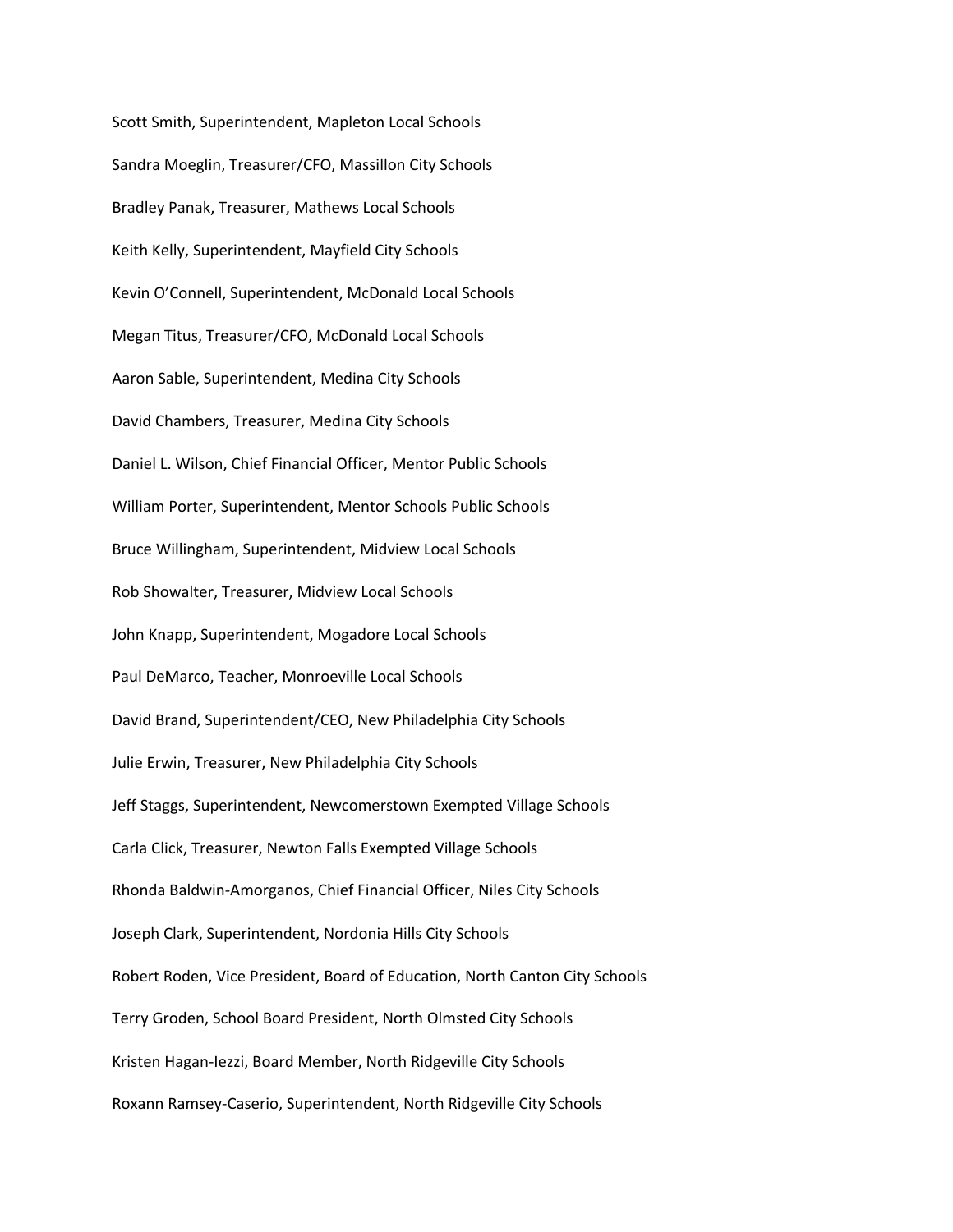Anne Reinkober, Board Member, North Royalton City Schools Biagio Sidoti, Treasurer/CFO, North Royalton City Schools Gregory Gurka, Superintendent, North Royalton City Schools Heidi Dolezal, School Board Member, North Royalton City Schools Terry DeLap, Board Member, North Royalton City Schools Dr John Kelly, Board member, North Royalton Schools Jackie Arendt, Board member/Board President, North Royalton Schools Cuyahoga Valley Career Anita Jorney-Gifford, Asst. Prin./AD, Northwestern Local Schools Jeffrey Layton, Superintendent, Northwestern Local Schools Joey Brightbill, Principal, Northwestern Local Schools Laura Woodring, School Board, Northwestern Local Schools Lesa Forbes, Treasurer, Northwestern Local Schools Nicole McQuate, Assistant Principal, Northwestern Local Schools Dana Addis, Superintendent, Norton City Schools Robert Rinehart, Treasurer, Oberlin City Schools Jim Lloyd, Superintendent of Schools, Olmsted Falls City Schools Todd Puster, Treasurer, Orange City Schools Christine Robenstine, Treasurer, Osnaburg Local Schools Josh Englehart, Superintendent, Painesville City Local Schools Sherri Samac, Treasurer, Painesville City Local Schools Sean Nuccio, Treasurer/CFO, Parma City Schools Jack Thompson, Superintendent, Perry Local Schools Lake Scott Beatty, Superintendent, Perry Local Schools Stark Christopher Edison, Superintendent, Pymatuning Valley Local Schools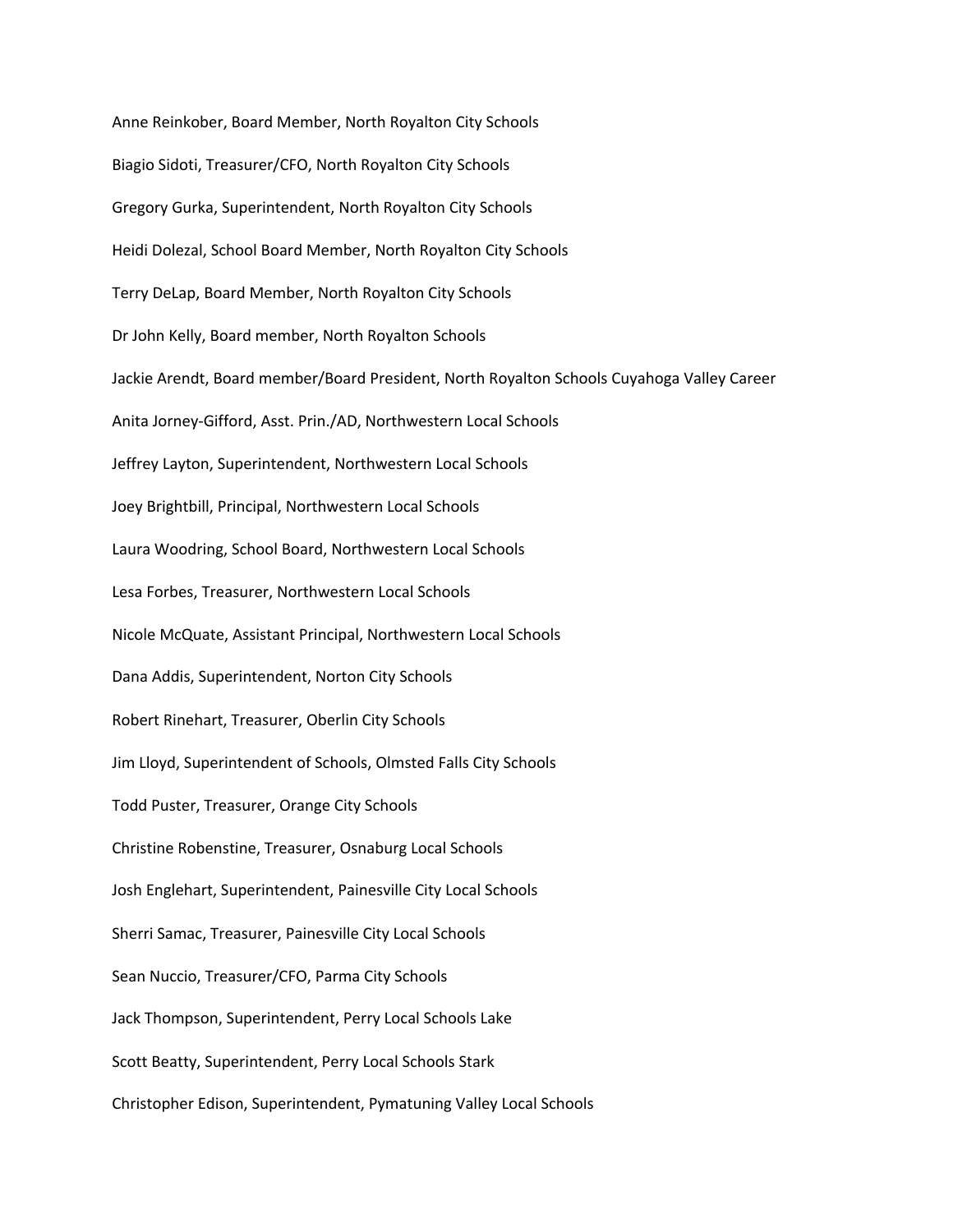Thomas Brockway, Treasurer/ CFO, Pymatuning Valley Local Schools Craig McKendry, Treasurer, Ravenna Schools Dennis Honkala, Superintendent, Ravenna Schools Stephen York, Director of Business Operations, Ravenna Schools Matthew Montgomery, Superintendent, Revere Local Schools Cooper Martin, Treasurer, Richmond Heights Local Schools Renee Willis, Superintendent, Richmond Heights Local Schools Gary Platko, Treasurer/CFO, Riverside Local Schools James Kalis, Superintendent, Riverside Local Schools Lake County Greg Markus, Treasurer/CFO, Rocky River City Schools Paul Mcewuen, School Board, Rootstown Local Schools Michael Douglas, Treasurer, Salem City Schools Ayesha Bell Hardaway, Board Vice-President, Shaker Heights City Schools Bryan Christman, Treasurer, Shaker Heights City Schools David Glasner, Superintendent, Shaker Heights City Schools Heather Weingart, President, Board of Education, Shaker Heights City Schools Jeff Isaacs, School Board Member, Shaker Heights City Schools Lisa Cremer, Member, Board of Education, Shaker Heights City Schools Michael Cook, Superintendent, Sheffield Sheffield Lake City Schools Amy White, teacher and school board member, South Range Local Schools James Phillips, Treasurer/CFO, South Range Local Schools Tom Cunningham, Superintendent, Southern Local Schools Janet Ward, Treasurer/CFO, Southington Local Schools Rocco Nero, Superintendent, Southington Local Schools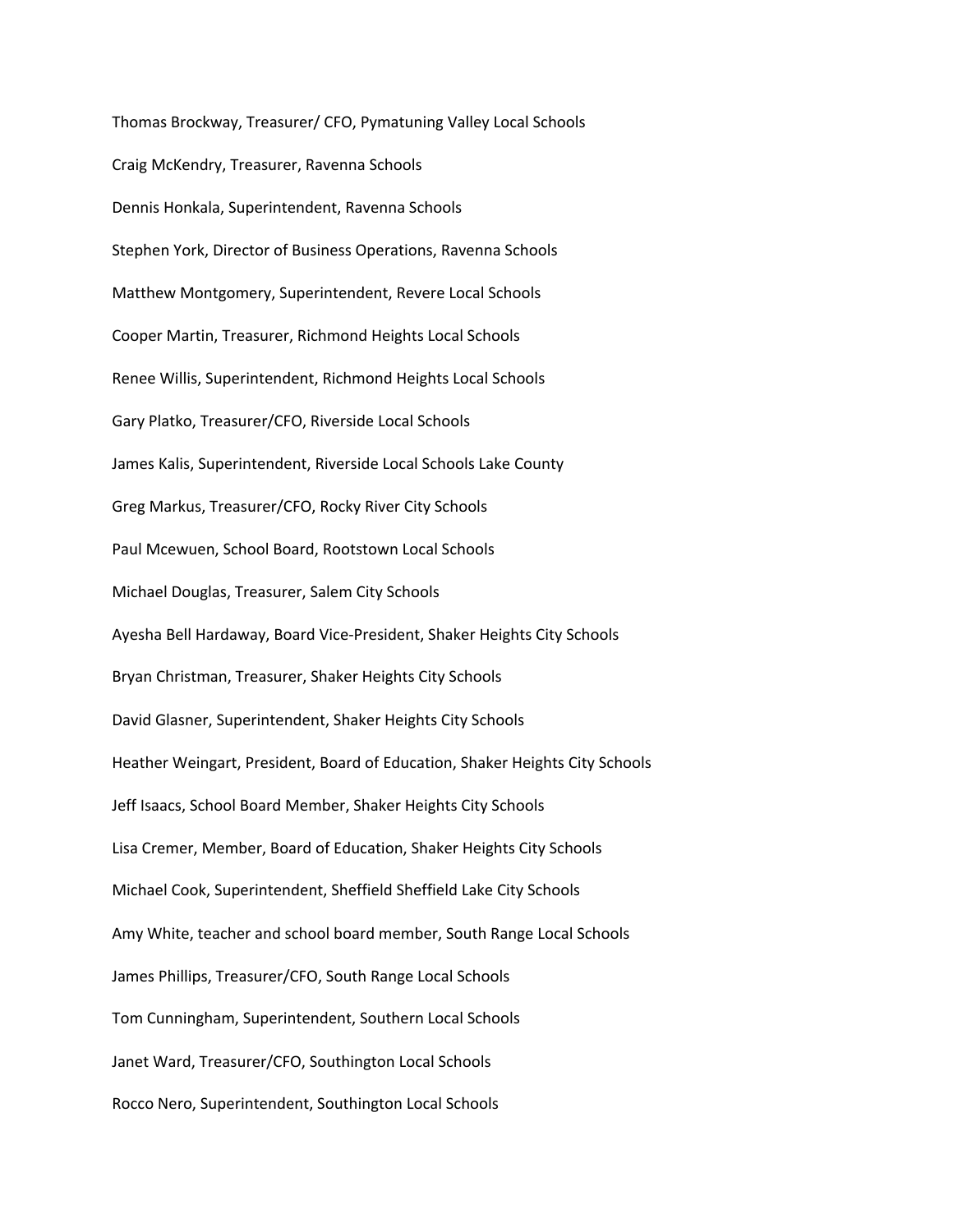Chuck Sincere, Superintendent, Springfield Local Schools Thomas Yazvac, Superintendent, Springfield Local Schools Dave Hofer, President of the Board, Springfield Local Schools Akron Trevor Gummere, Treasurer, Stow Munroe Falls City Schools Richard Daulbaugh, Superintendent, Streetsboro City Schools George Anagnostou, Treasurer/CFO, Strongsville City Schools Pete Pirone, Superintendent, Struthers City Schools Ryan Cene, Treasurer, Struthers City Schools Matthew Deevers, Executive Director, Summit Education Initiative Cody Holecko, Treasurer/CFO, Trumbull Career and Tech Center TCTC Lori Simione, Treasurer, Trumbull County ESC Michael Hanshaw, Superintendent, Trumbull County ESC Albert Haberstroh, BOE Member, Trumbull County ESC & Trumbull Career and Tech Center TCTC Sandy Jordan, Superintendent's Secretary, Tuslaw Local Schools Kathryn Powers, Superintendent, Twinsburg City Schools Mark Curtis, Board President, Twinsburg City Schools Lance Hostetler, Superintendent, United Local Schools Melissa Baker, Treasurer, United Local Schools Jack Zocolo, Superintendent, Valley Virtual Remote Learning Academy Donald Jolly II, Superintendent, Warrensville Heights City Schools Michael Rock, CFO/Treasurer, Warrensville Heights City Schools Kip Crain, Superintendent, Wayne County Joint Vocational Schools Damon Dohar, Superintendent, Weathersfield Local Schools Steven Haynie, Treasurer, Weathersfield Local Schools